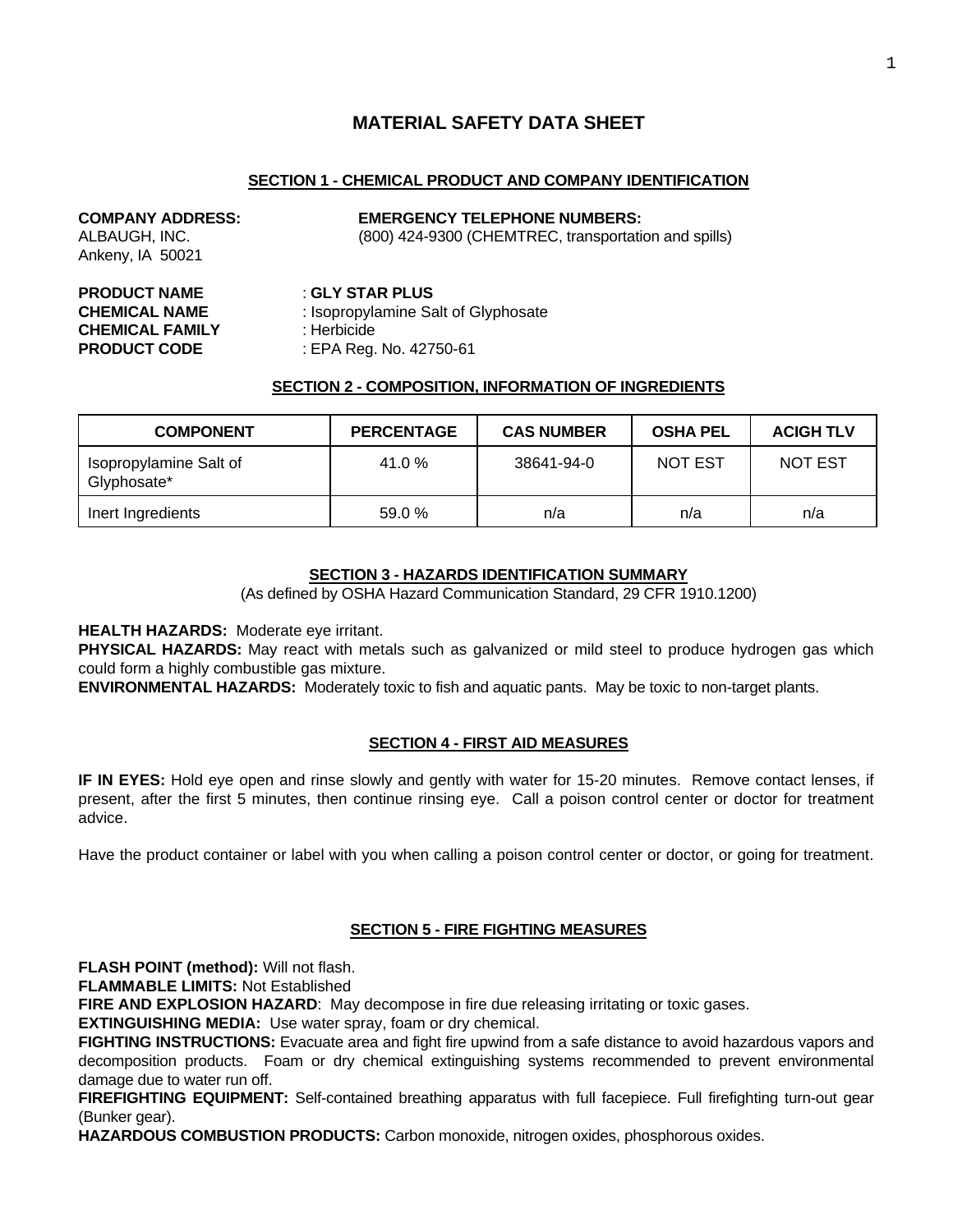#### **SECTION 6 - ACCIDENTAL RELEASE MEASURES**

Clean up spills immediately, observing precautions in Section 8 of this document. Isolate hazard area. Keep unnecessary and unprotected personnel from entering.

**SMALL SPILL:** Absorb small spills on sand, vermiculite or other inert absorbent. Place contaminated material in appropriate container for disposal.

**LARGE SPILL:** Dike large spills using absorbent or impervious material such as clay or sand. Recover and contain as much free liquid as possible for reuse. Allow absorbed material to solidify, and scrape up for disposal. After removal, scrub the area with detergent and water and neutralize with dilute alkaline solutions of soda ash, or lime.

Wear appropriate personal protection equipment. (See Section 8 Exposure Controls, Personal Protection.)

# **SECTION 7 - HANDLING AND STORAGE**

#### **KEEP OUT OF REACH OF CHILDREN!**

**HANDLING:** Use only in a well-ventilated area. Wear appropriate safety equipment when handling. **STORAGE:** Store in original container with lid tightly closed. Keep away from food, feed and drinking water. Store above 15° F (-10 C). If crystallized, warm to 80-90 F and redissolve by shaking container before using product.

# **SECTION 8 - EXPOSURE CONTROLS, PERSONAL PROTECTION**

**EXPOSURE LIMITS (8 hour TWA, ppm):** Refer to Section 3.

**ENGINEERING CONTROLS:** Proper ventilation is required when handling or using this product to keep exposure to airborne contaminants below the exposure limit. Local mechanical exhaust ventilation may be required. Facilities storing or utilizing this material should be equipped with an eyewash facility and a safety shower.

# **PERSONAL PROTECTIVE EQUIPMENT:**

EYE PROTECTION - Safety goggles when mixing, loading or cleaning equipment is recommended. CLOTHING – Long-sleeved shirt and long pants, Shoes plus socks, GLOVES – Waterproof gloves when mixing, loading or cleaning equipment is recommended.

Follow manufacturer's instructions for cleaning/maintaining PPE. If no such instructions for washables, use detergent and hot water. Keep and wash PPE separately from other laundry.

**USER SAFETY RECOMMENDATIONS:** Wash hands before eating, drinking, chewing gum, using tobacco or using the toilet. Remove clothing immediately if pesticide gets inside. Then wash thoroughly and put on clean clothing.

# **SECTION 9 - PHYSICAL AND CHEMICAL PROPERTIES**

**PHYSICAL DESCRIPTION:** Clear yellow to amber liquid. **ODOR:** Slight amine like. **SPECIFIC GRAVITY:** 1.15 – 1.21 g/ml (9.60 – 10.10 lb/gl)\* **pH:** 4.4 **WATER SOLUBILITY:** Emulsifies.

\*Listed density is an approximate value and does not necessarily represent that of a specific batch.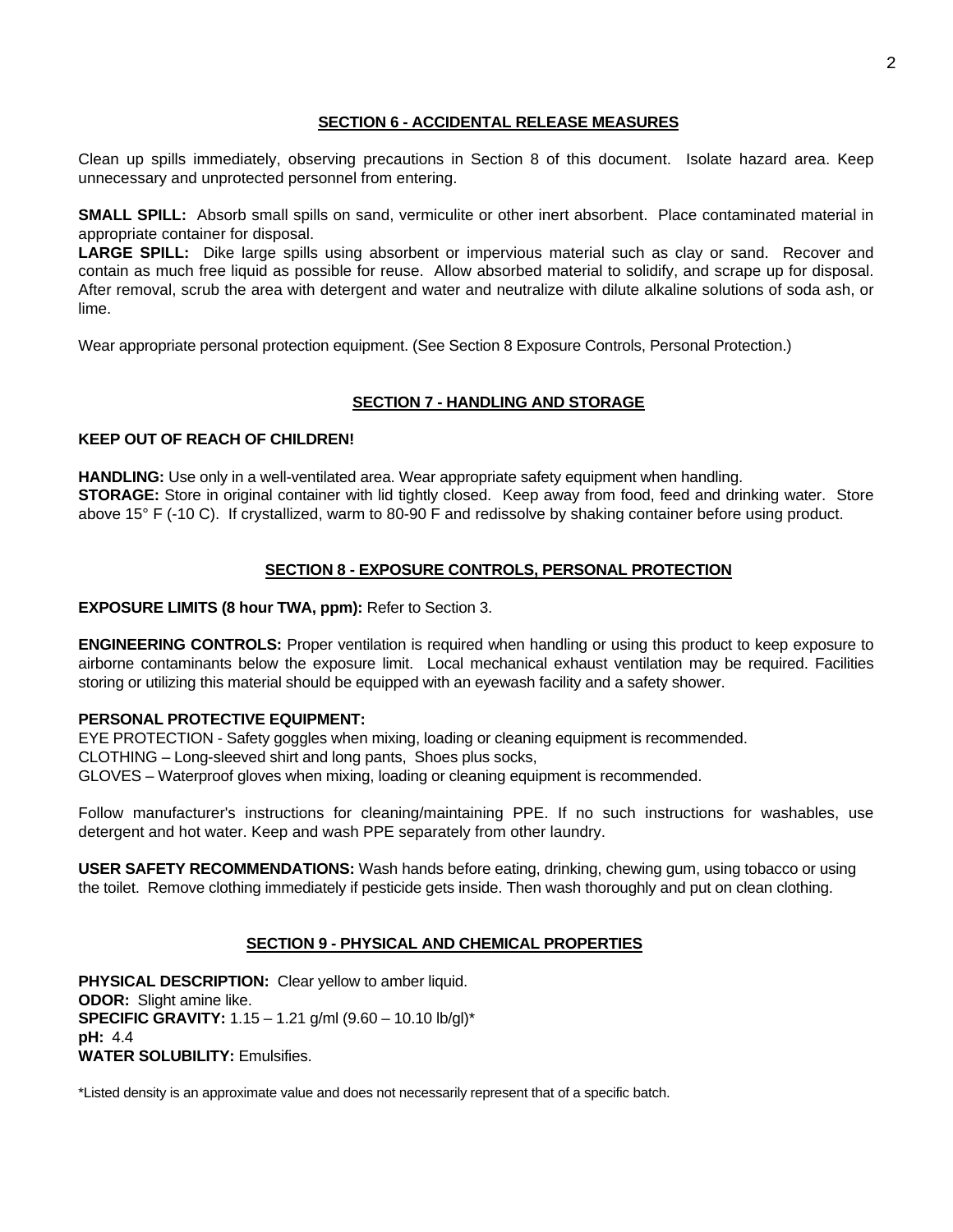#### **SECTION 10 - STABILITY AND REACTIVITY**

**CHEMICAL STABILITY:** Stable, however may decompose if heated. **CONDITIONS TO AVOID:** Avoid temperatures above (115°F, 46°C) and below 25°F (-5°C). **INCOMPATIBILITY WITH OTHER MATERIALS:** Strong oxidizers or bases, mild and galvanized steel. **HAZARDOUS DECOMPOSITION PRODUCTS:** Carbon monoxide, Nitrogen oxides, phosphorous oxides. **HAZARDOUS POLYMERIZATION:** Product will not undergo polymerization.

#### **SECTION 11 - TOXICOLOGICAL INFORMATION**

#### **ACUTE TOXICITY:**

Oral  $LD_{50}$  (rat)  $-$  > 5,000 mg/kg<br>Dermal  $LD_{50}$  (rat)  $-$  > 5,000 mg/kg Inhalation  $LC_{50}$  (rat)  $-$  > 2.5 mg/l<br>Eve Irritation (rabbit) - Moderate Eye Irritation (rabbit) Skin Irritation (rabbit) - Mild Sensitization (quinea pig) - Non-sensitizer

 $-$  > 5,000 mg/kg (male)<br> $-$  > 2.5 mg/L

- -

#### **CARCINOGEN STATUS:**

OSHA - Not listed NTP - Not listed IARC - Not listed

**MUTAGENIC DATA:** No evidence of mutagenic effects during *in vivo* or *in vitro* studies. **ADDITIONAL DATA:** None

# **SECTION 12 - ECOLOGICAL INFORMATION**

**ENVIRONMENTAL SUMMARY:** Do not apply directly to water, to areas where surface water is present or to intertidal areas below the mean high water mark. Do not contaminate water when cleaning equipment or disposing of equipment washwaters.

**FISH TOXICITY:** (Glyphosate acid) 96 hour  $LC_{50}$ , Rainbow trout – 8.2 mg/L 96 hour  $LC_{50}$ , Bluegill – 5.8 mg/L

**AVIAN TOXICITY:** (Glyphosate acid) Oral  $LD_{50}$ , Bobwhite quail – > 3,800 mg/Kg Oral  $LD_{50}$ , Mallard duck – Unknown

**BEE**: Non-toxic

# **SECTION 13 - DISPOSAL CONSIDERATIONS**

Do not contaminate water, food, or feed by storage or disposal.

**WASTE:** Wastes resulting from the use of this product that cannot be used or chemically reprocessed should be disposed of in a landfill approved for pesticide disposal or in accordance with applicable Federal, state or local procedures. Emptied container retains vapor and product residue.

#### **CONTAINER:**

**(Plastic containers):** Triple rinse (or equivalent). Then offer for recycling or reconditioning, or puncture and dispose of in a sanitary landfill, or incineration, or, if allowed by state and local authorities, by burning. If burned,